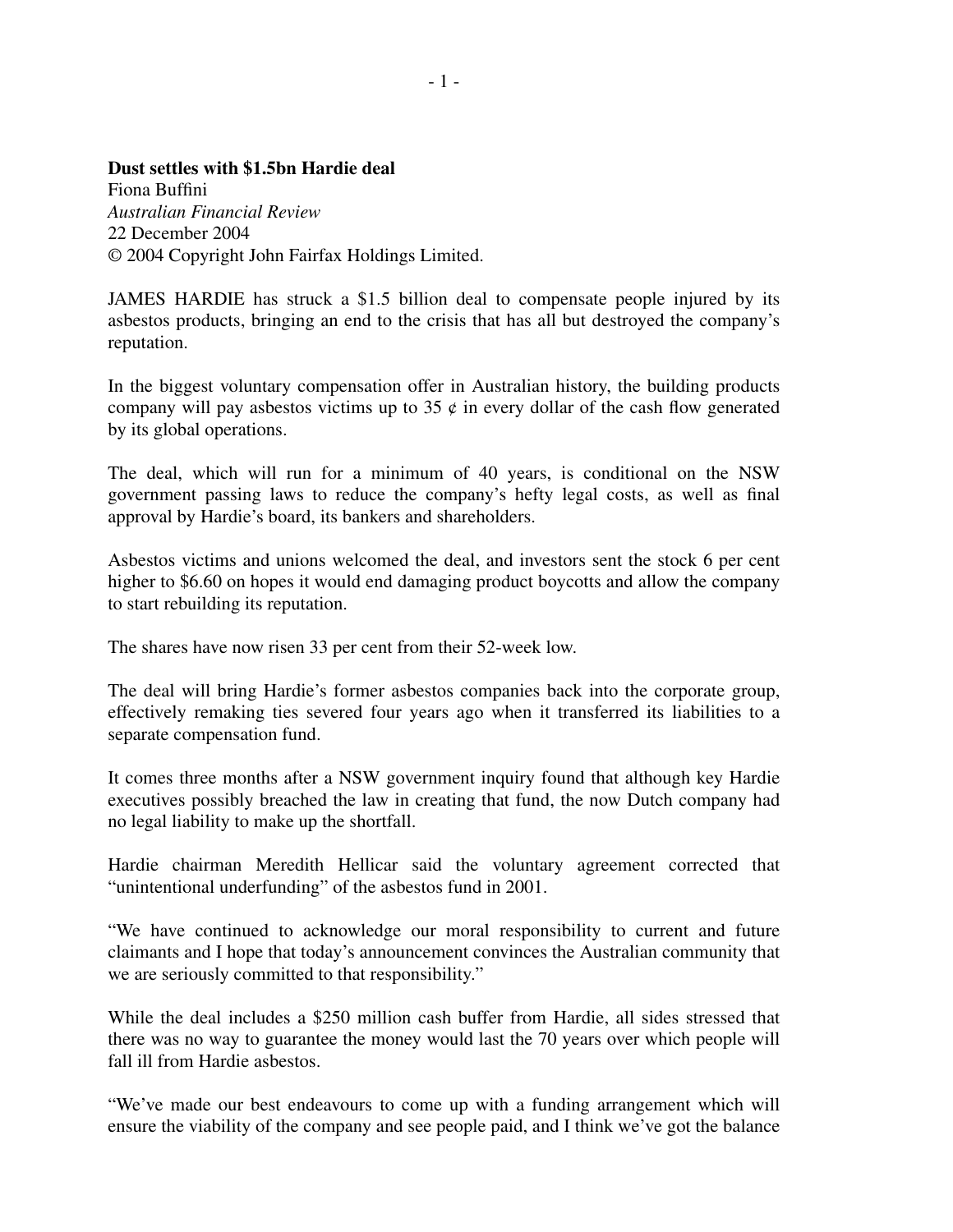right," said ACTU secretary Greg Combet, who represented victims in the talks.

"Companies reorganise, they restructure and they come and go. What we've tried to do is ensure that whatever changes take place in future, the funding for asbestos victims will survive, that's nothing we can guarantee."

Asbestosis sufferer and victims' advocate Bernie Banton hailed the deal as a victory for victims and a complete turnaround from February, when Hardie said there was no basis for any additional funding.

"This is a momentous day for victims and their families," an emotional Mr Banton said.

Now a heads-of-agreement has been signed, Mr Combet called for no "further harmful action" or "adverse criticism" against Hardie, though he flagged a return to hostilities if shareholders baulk at the deal.

"We want to go forward in good faith with negotiations for a binding agreement," he said.

"Shareholders must understand that there is no way that a position can be sustained whereby people are not compensated; that is not going to happen."

Under the deal to be enforced by the NSW government and converted into a legally binding agreement by June Hardie will make an initial \$136 million payment to a special fund, with directors appointed by Hardie.

While there is no limit on total payments or payments to victims, annual payments will be capped at 35 per cent of global cash flow and may be stepped down in 5 per cent increments to a minimum of 10 per cent from 2012.

Payments are expected to peak by 2020 at \$120 million a year and reduce until 2045, when a final payment may be negotiated.

Ms Hellicar said the government review of legal costs, which were "eating up" 36 per cent of payouts to claimants, was "vital" to the deal, which assumes legal costs will come down to 20 per cent.

Hardie interim CFO Russell Chenu said Hardie's continued profitability would determine the deal's success.

"I'm certainly not going to stand here and say we'll be here in 40 years. It's quite unusual for a company to survive 40 years. That's one of the reasons the buffer had been set."

In an insolvency, asbestos victims will rank behind Hardie's bankers but creditors will not have access to compensation assets.